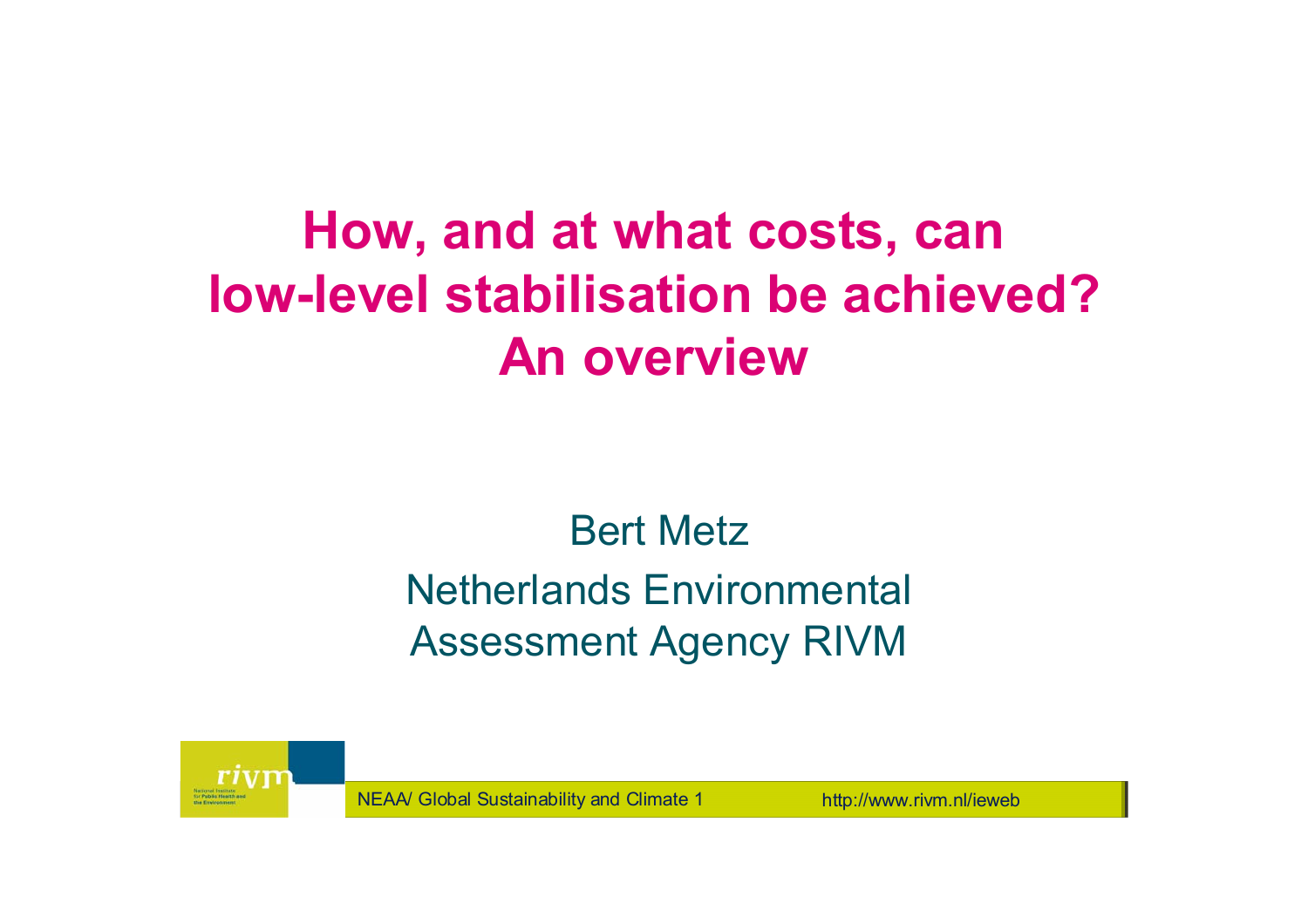### The stabilisation challenge depends on the reference scenario and the stabilisation level

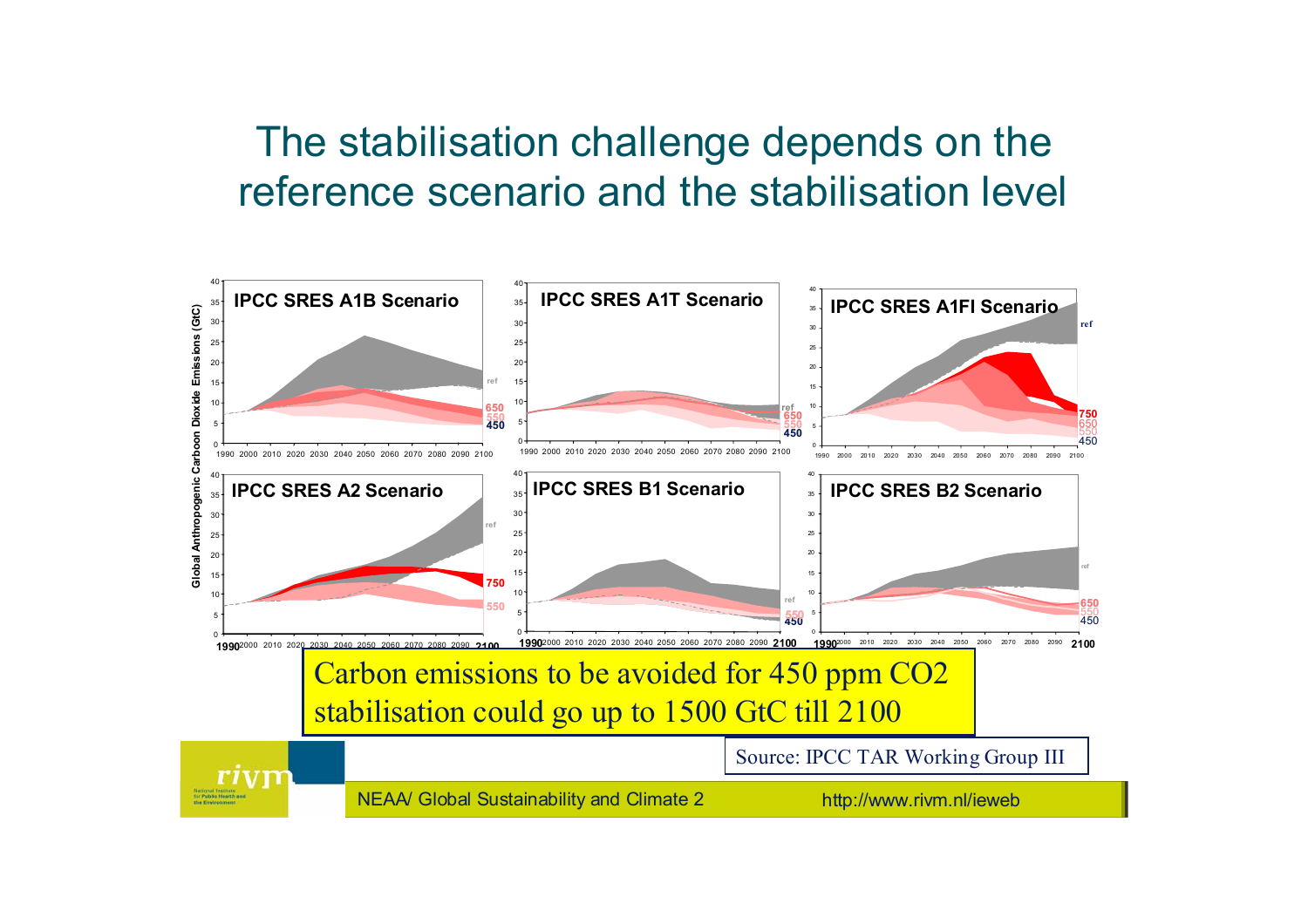### Shortage of fossil fuel is not going to help to stabilise CO2 concentrations

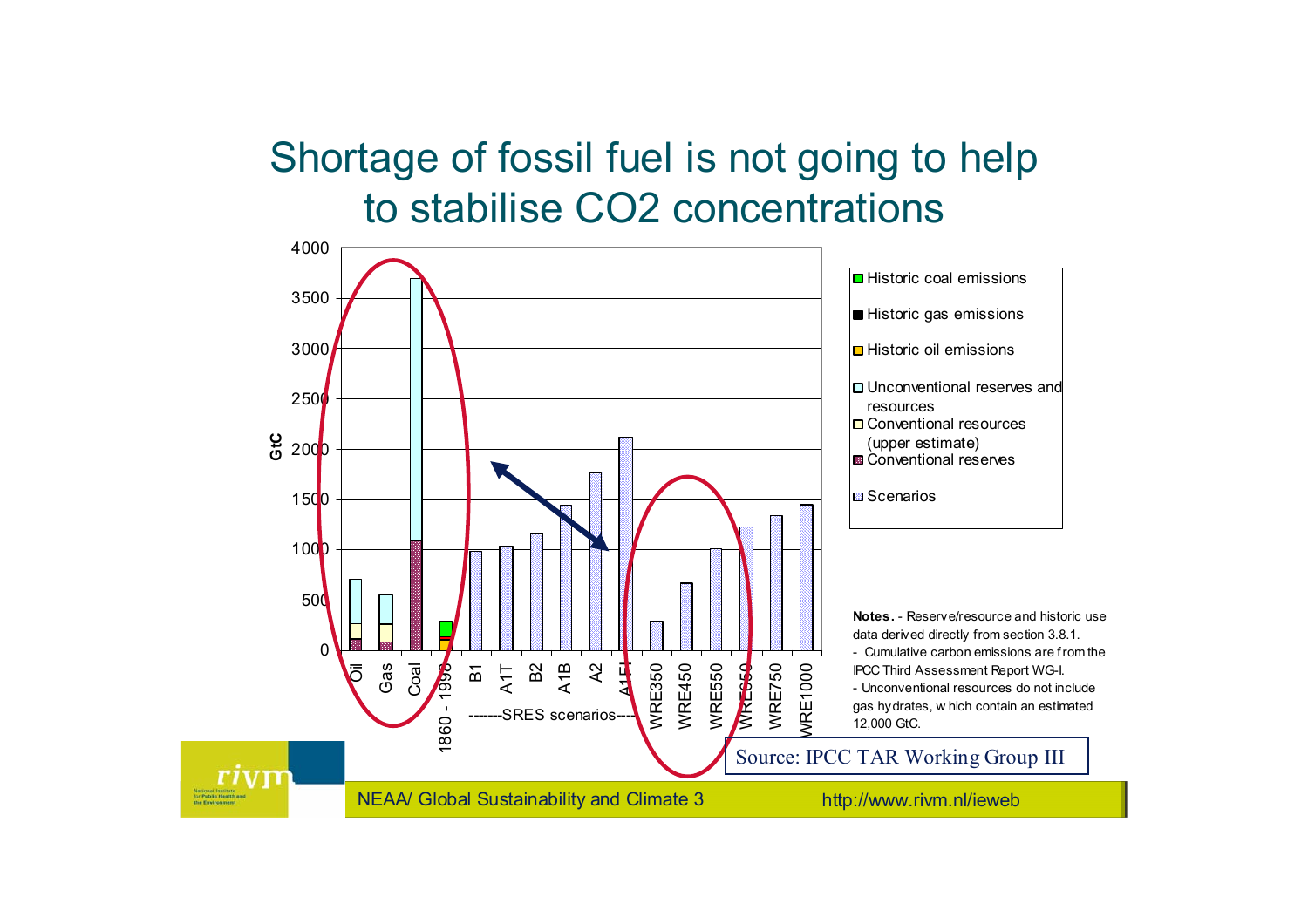# Mitigation options

- **■Energy efficiency**
- **<u></u>**Decarbonisation
	- **E** energy sources (gas, nuclear, biomass, wind, solar)
	- ■CO2 removal and storage
- **<u></u>i**Biological carbon sequestration
- **<u></u> ■Reducing other greenhouse gases from** industry, agriculture, waste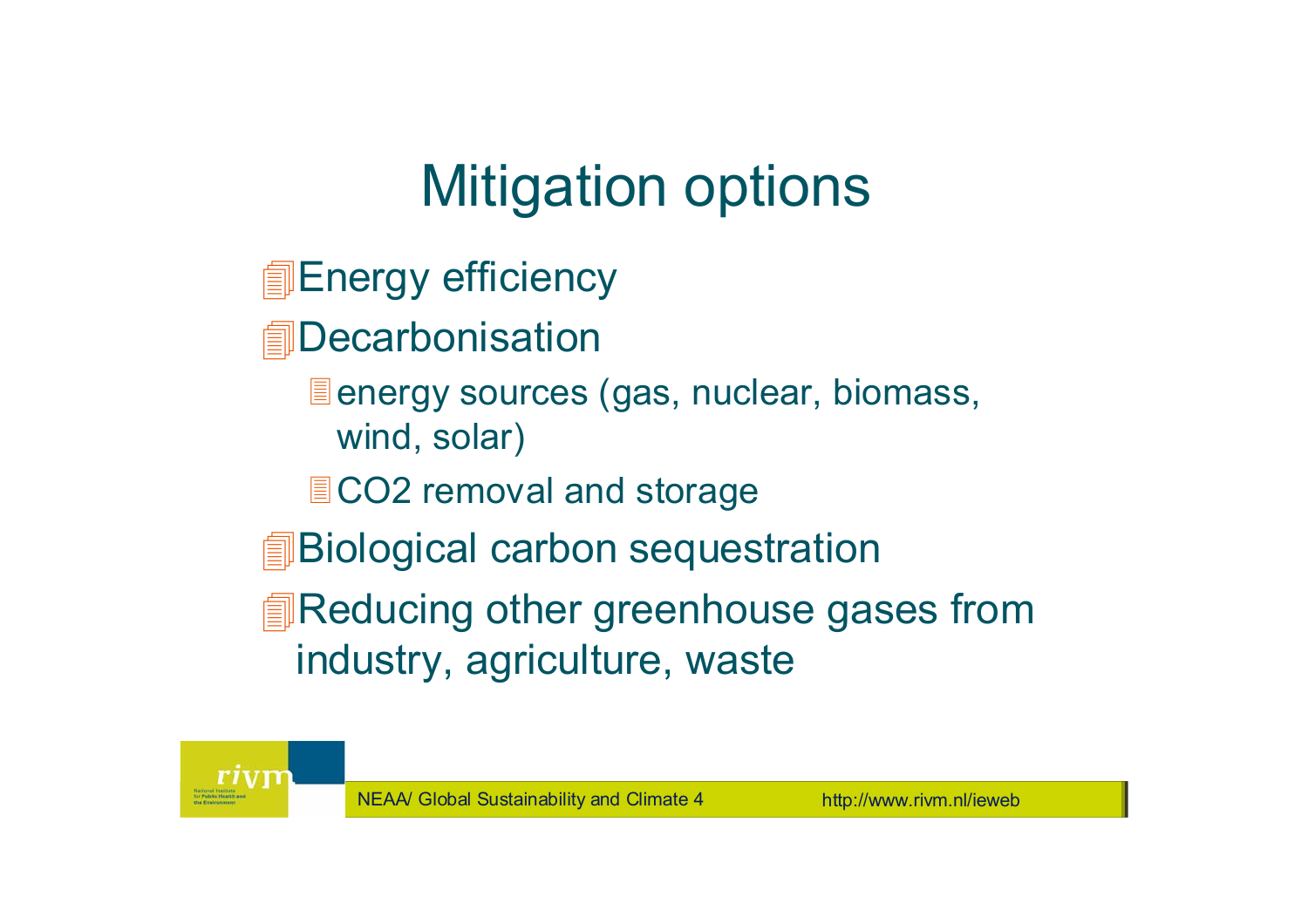### Large long-term technical potential of renewable and nuclear energy supply

| <b>Hydro</b>                                                                        | Long-term<br><b>Technical Potential</b><br>(EJ/yr)<br>>130 | <b>2100 Total Energy</b>               |
|-------------------------------------------------------------------------------------|------------------------------------------------------------|----------------------------------------|
| <b>Geothermal</b>                                                                   | >20                                                        | <b>Demand for SRES</b>                 |
| Wind                                                                                | >130                                                       | scenario Range:                        |
| Ocean                                                                               | $>20$                                                      | 520-2740 EJ/yr                         |
| <b>Solar</b>                                                                        | >2600                                                      | Source: Nakicenovics et al, IPCC, 2000 |
| <b>Biomass</b>                                                                      | $\blacktriangle 300$                                       |                                        |
| <b>Total Revewable</b>                                                              | >4200                                                      |                                        |
| <b>Nuclear total:7700-462000 EJ</b><br>>> average 77-4620 EJ/yr over next 100 years |                                                            |                                        |
|                                                                                     | <b>NEAA/ Global Sustainability and Climate 5</b>           | http://www.rivm.nl/ieweb               |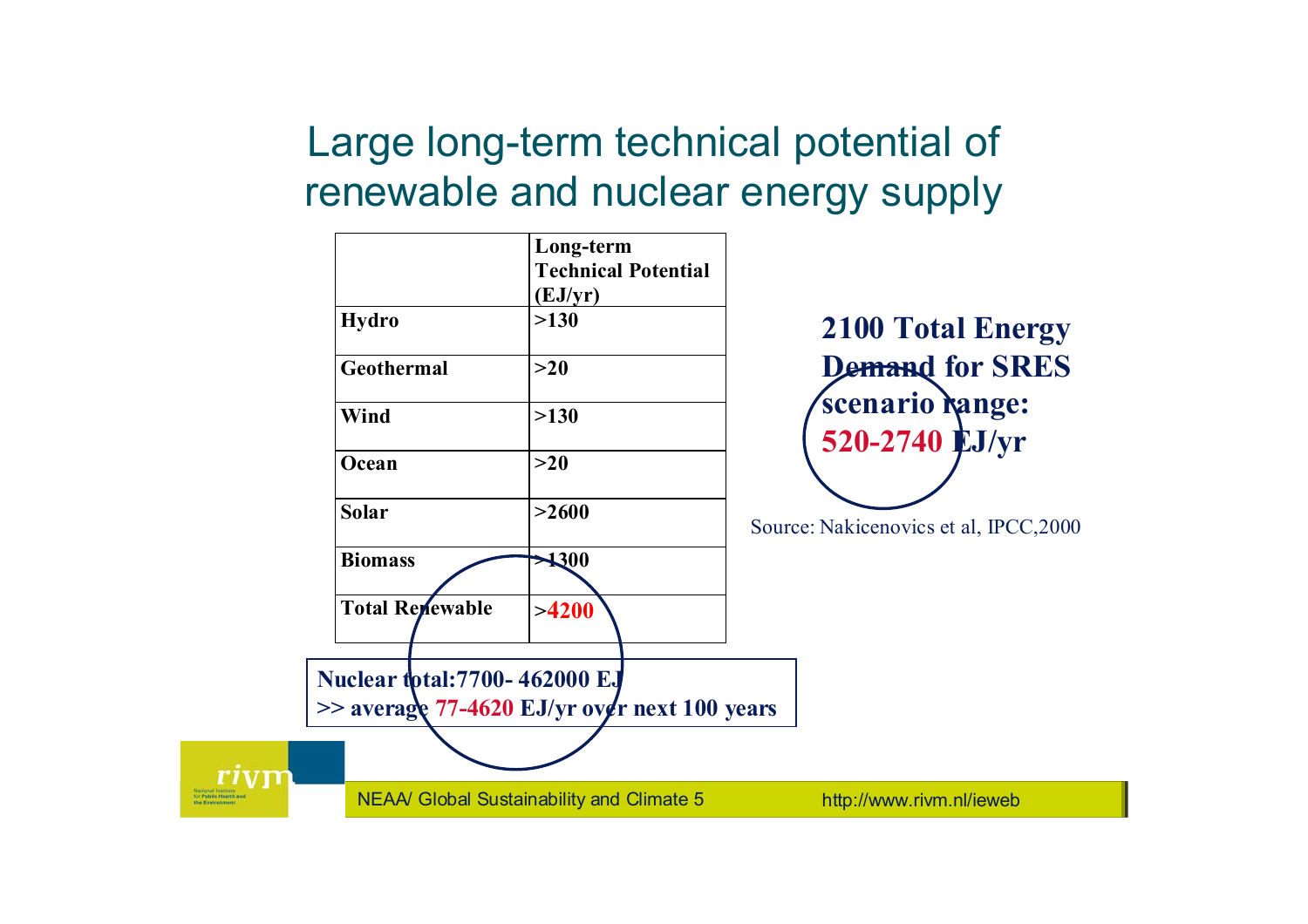### Technical potential of CO2 capture and storage



source: IEA, 2004; Moomaw et al, IPCC, 2001

NEAA/ Global Sustainability and Climate 6 http://www.rivm.nl/ieweb

rivm

National Institute<br>for Public Health and<br>the Environment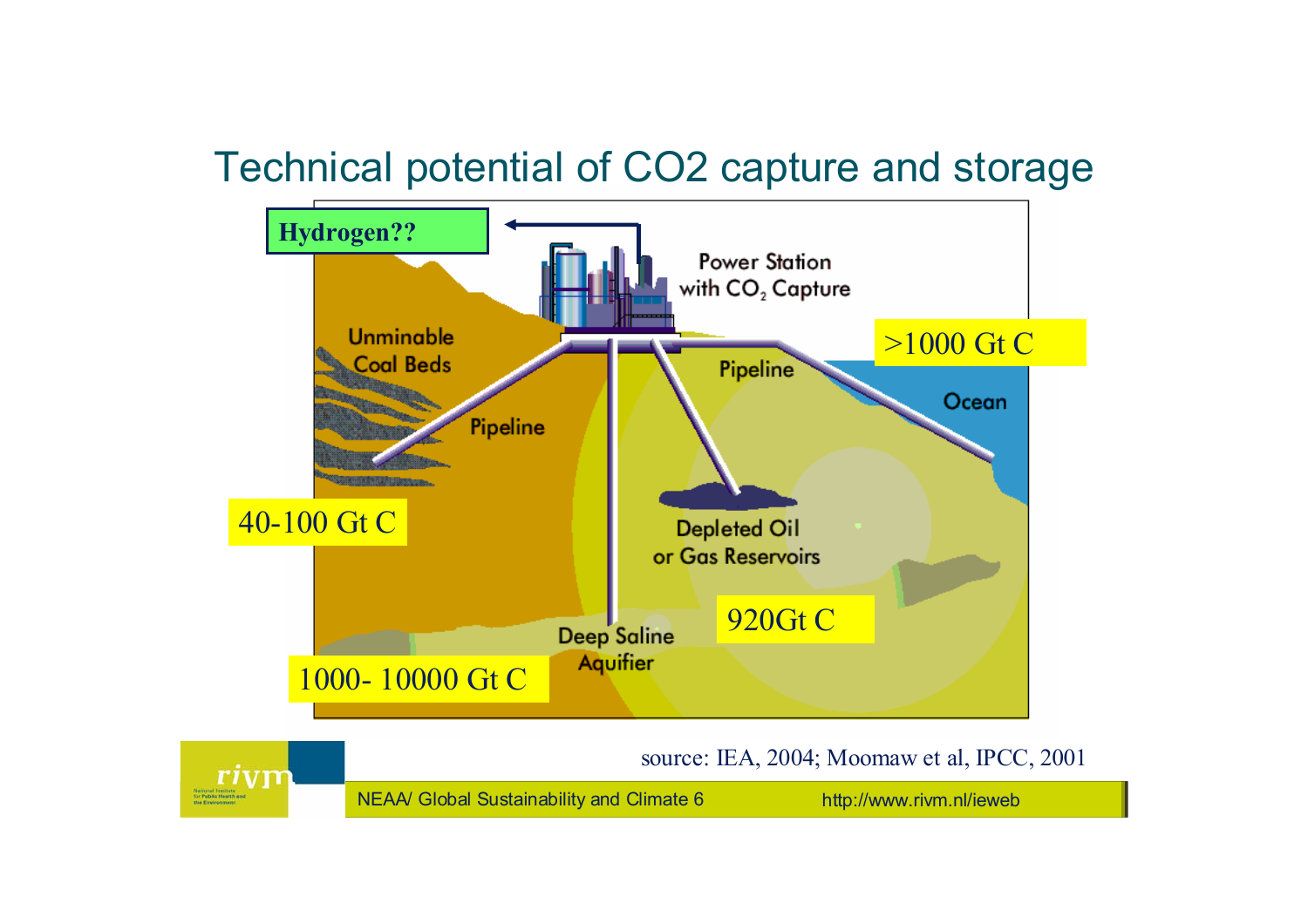## Other options

- **■Energy efficiency improvement:** many hundreds of Gt C
- **<u></u>Biological sequestration/ avoiding** deforestation: ~100 Gt C
- Non-CO2 greenhouse gases:~200-300 Gt C

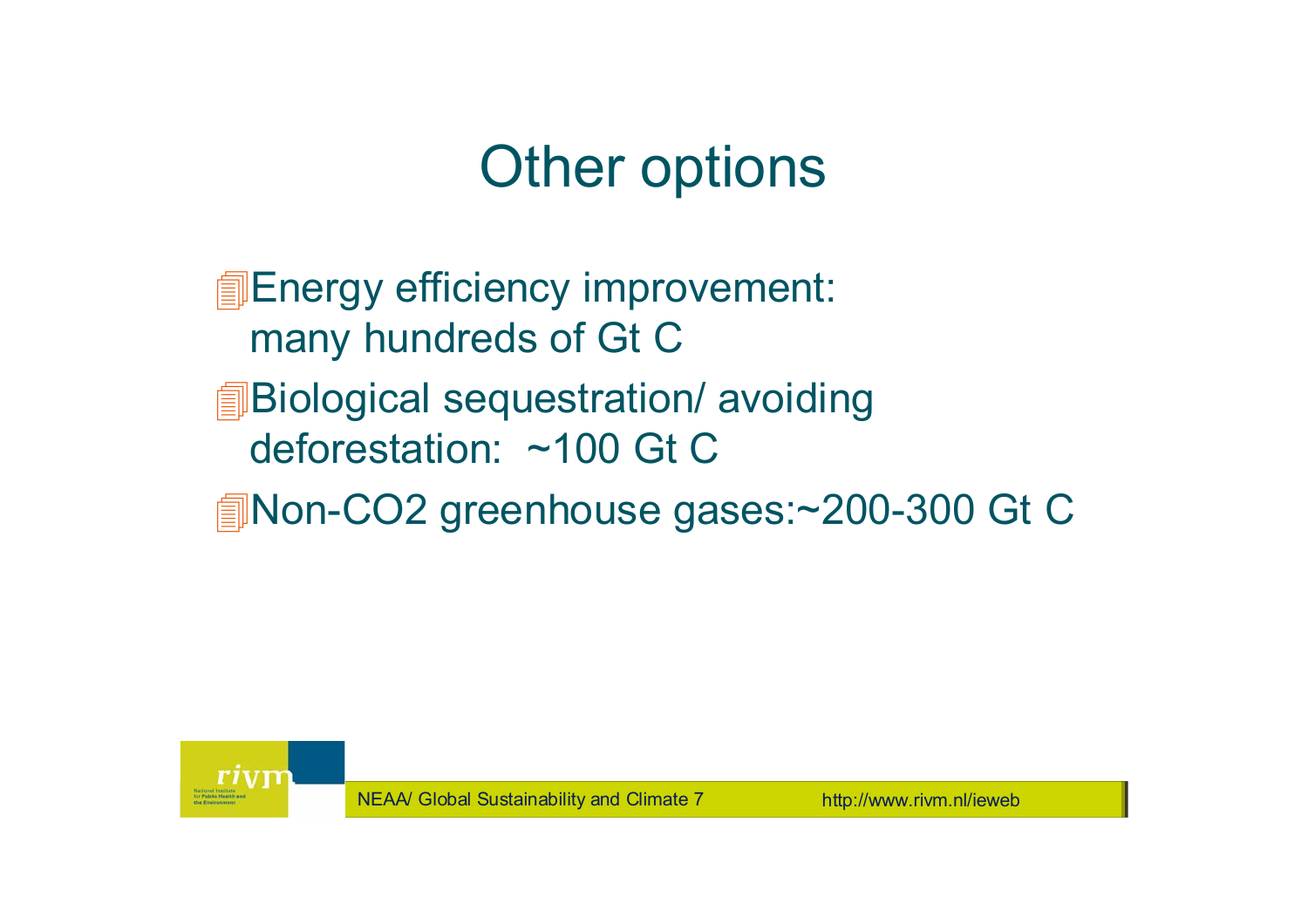### The answer: a portfolio of least cost options



Source:van Vuuren et al, 2003



NEAA/ Global Sustainability and Climate 8 http://www.rivm.nl/ieweb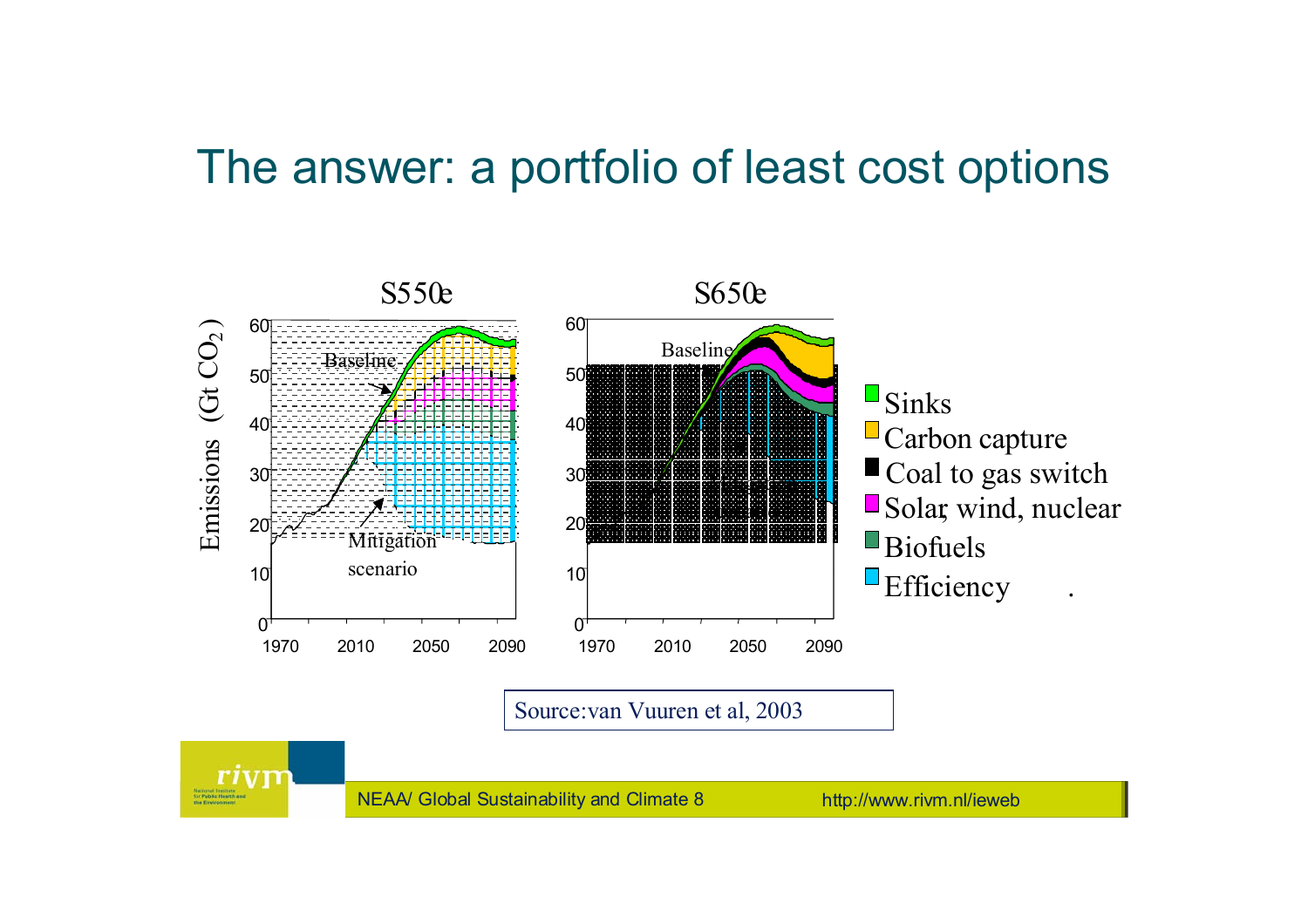## .. and using other GHGs



Source:van Vuuren et al, 2003



NEAA/ Global Sustainability and Climate 9 http://www.rivm.nl/ieweb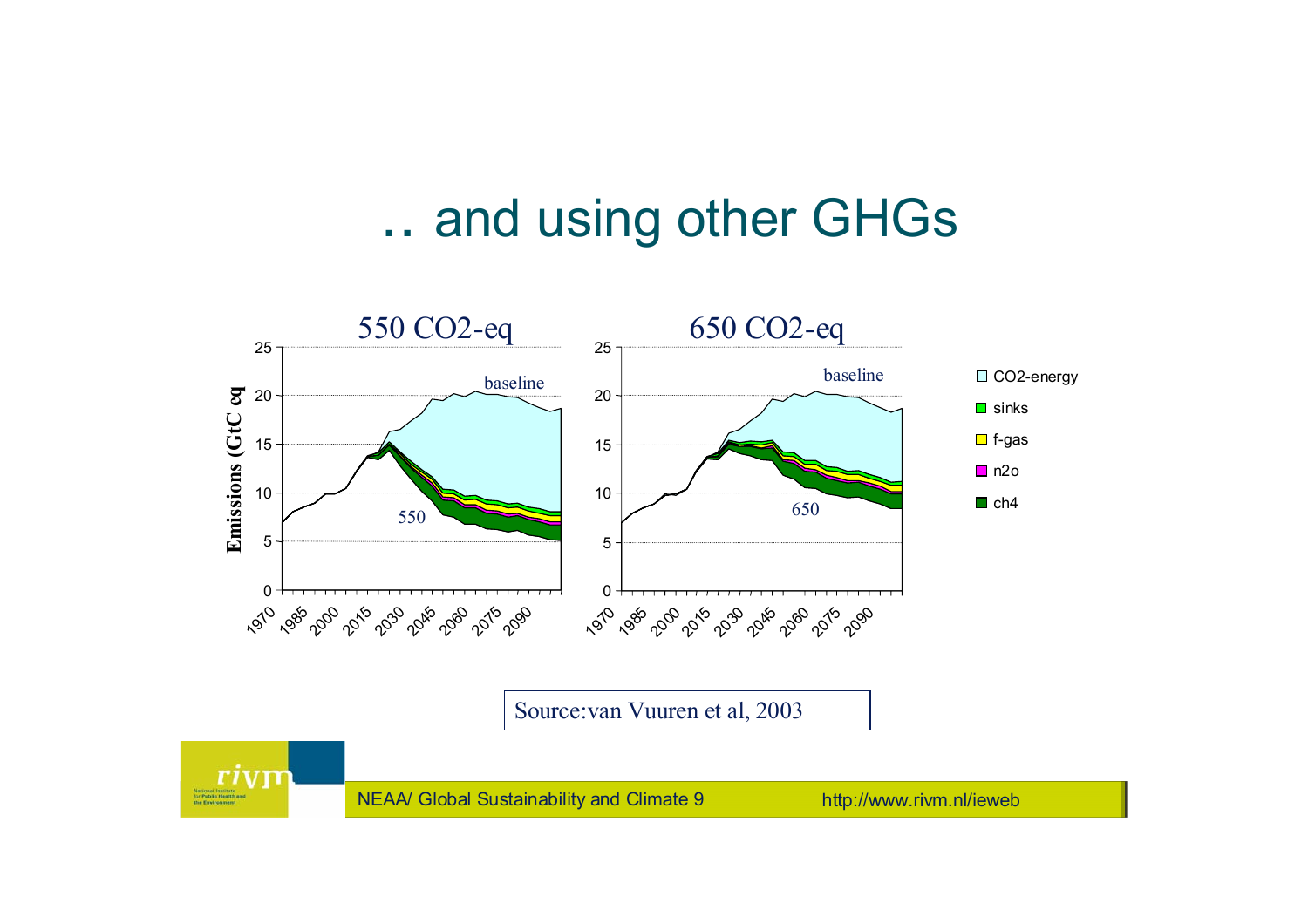#### Costs are lower with multi-gas strategy, but focus shifts to CO2 over timeEMF-21 results for 650ppm CO2equivalent stabilisation



#### Source: van Vuuren, 2005

NEAA/ Global Sustainability and Climate 10 http://www.rivm.nl/ieweb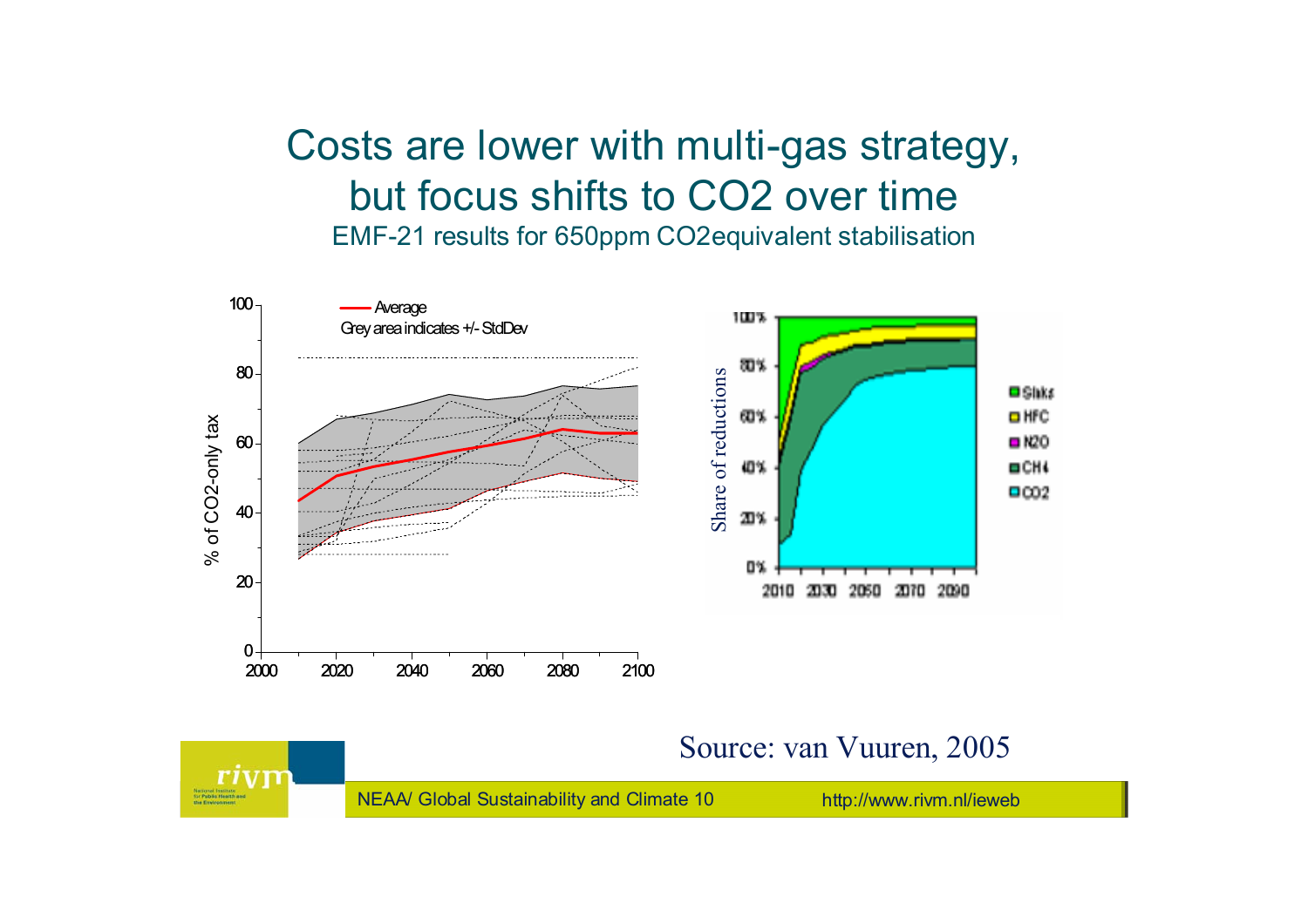#### **Costs: 2050 Global GDP reduction for various CO2 stabilisation levels and baselines**

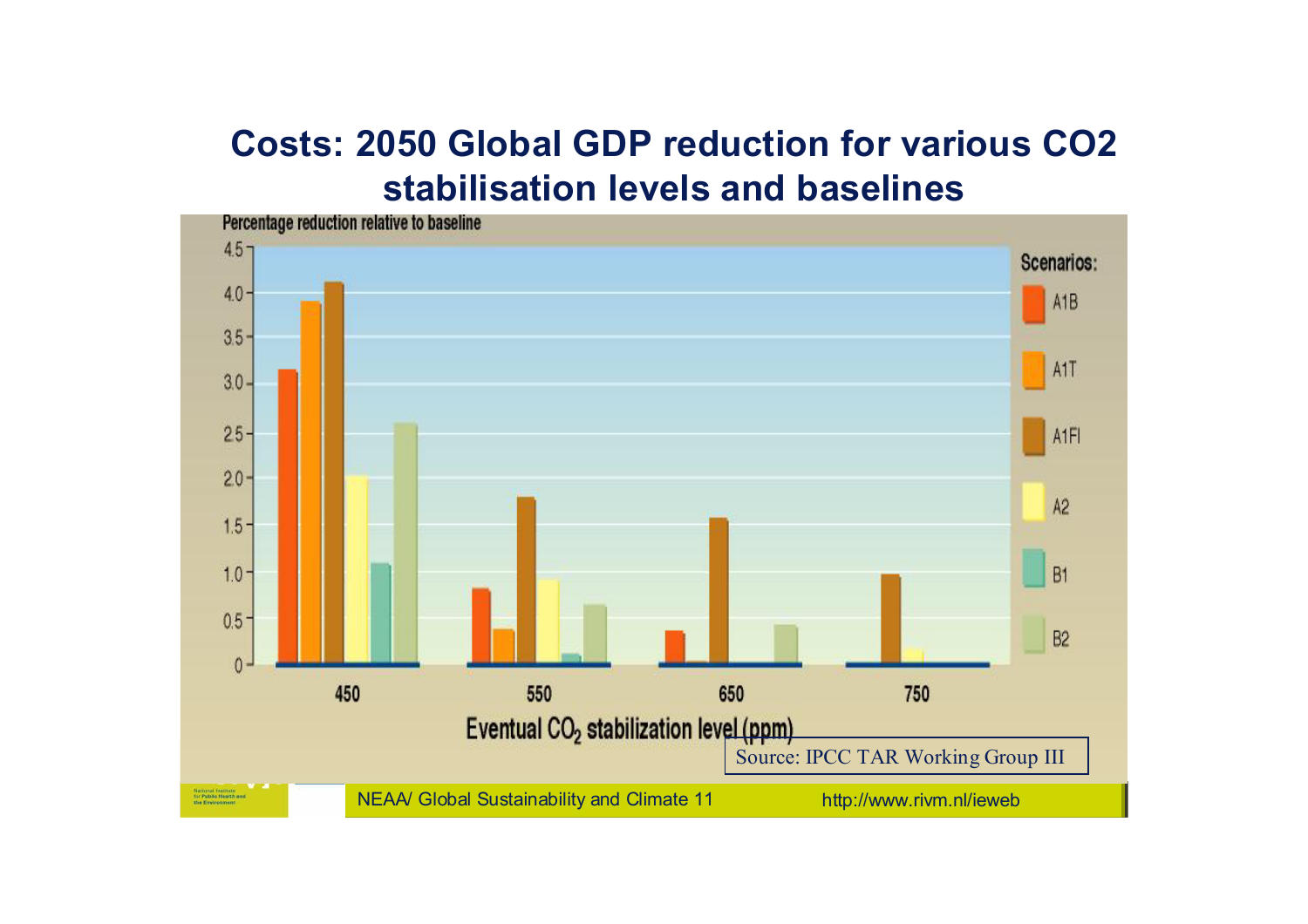Scope of emissions trading and allocation of emission allowances has a big effect on costs

**EU: 30% below 1990 by 2020 (CO2 only, per capita** convergence 2030, w/wo Afr/Asia) (RIVM/CPB 2004)

| Country/Region         | GNI change (% by 2020) |
|------------------------|------------------------|
| <b>EU-25</b>           | $-0.6$ to $-1.8$       |
| 'Russia                | l-1.4 to -1.8          |
| Middle-East            | $-1.3$ to $+5.7$       |
| Africa/Asia Developing | $+0.8$ to $+0.2$       |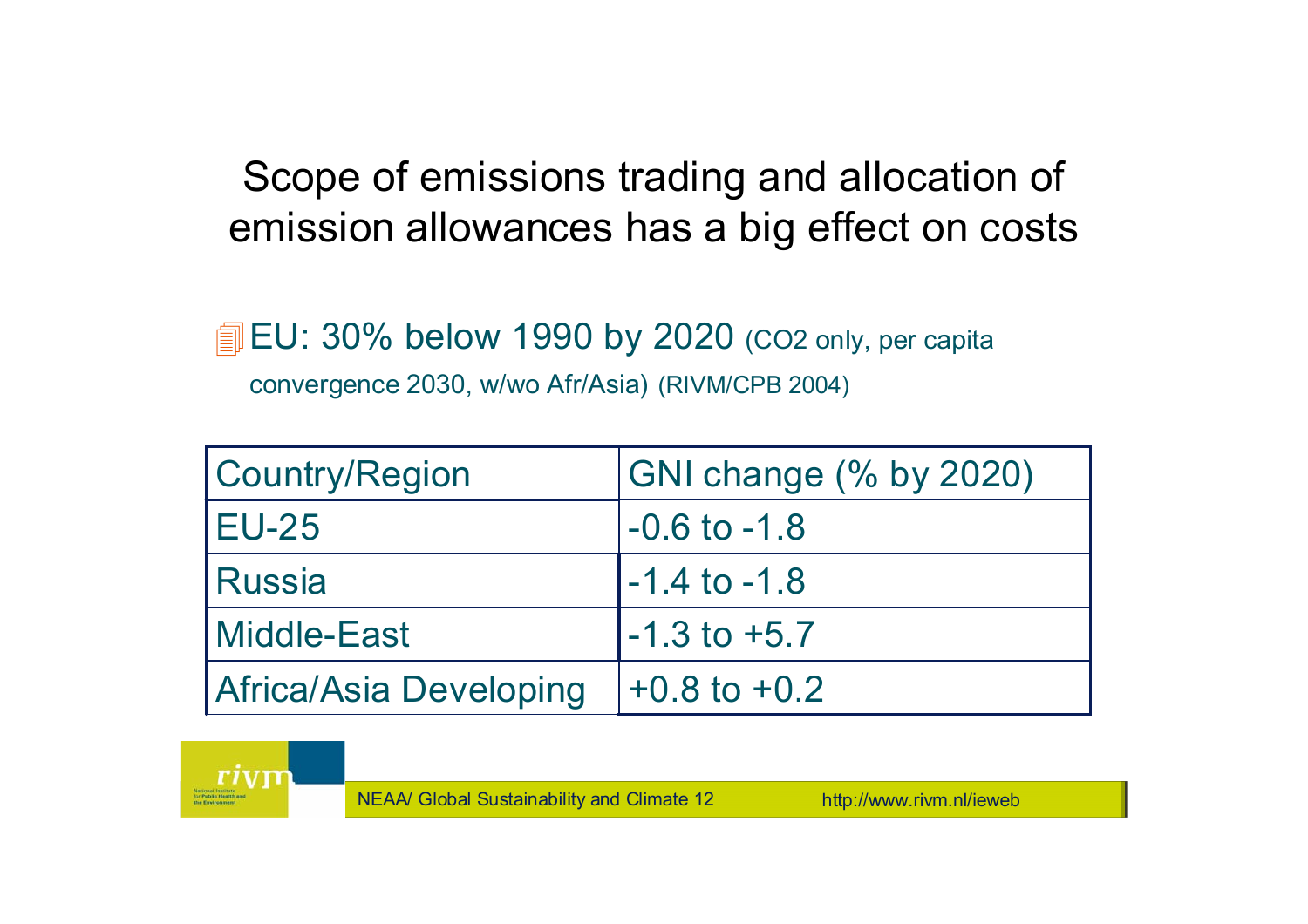### But what about real world implementation?

- Political reluctance (domestic, international)
- **<u></u> ack of incentives**
- **<u></u> allack of awareness**
- **AVested interests**

……………….

>> big obstacle

NEAA/ Global Sustainability and Climate 13 http://www.rivm.nl/ieweb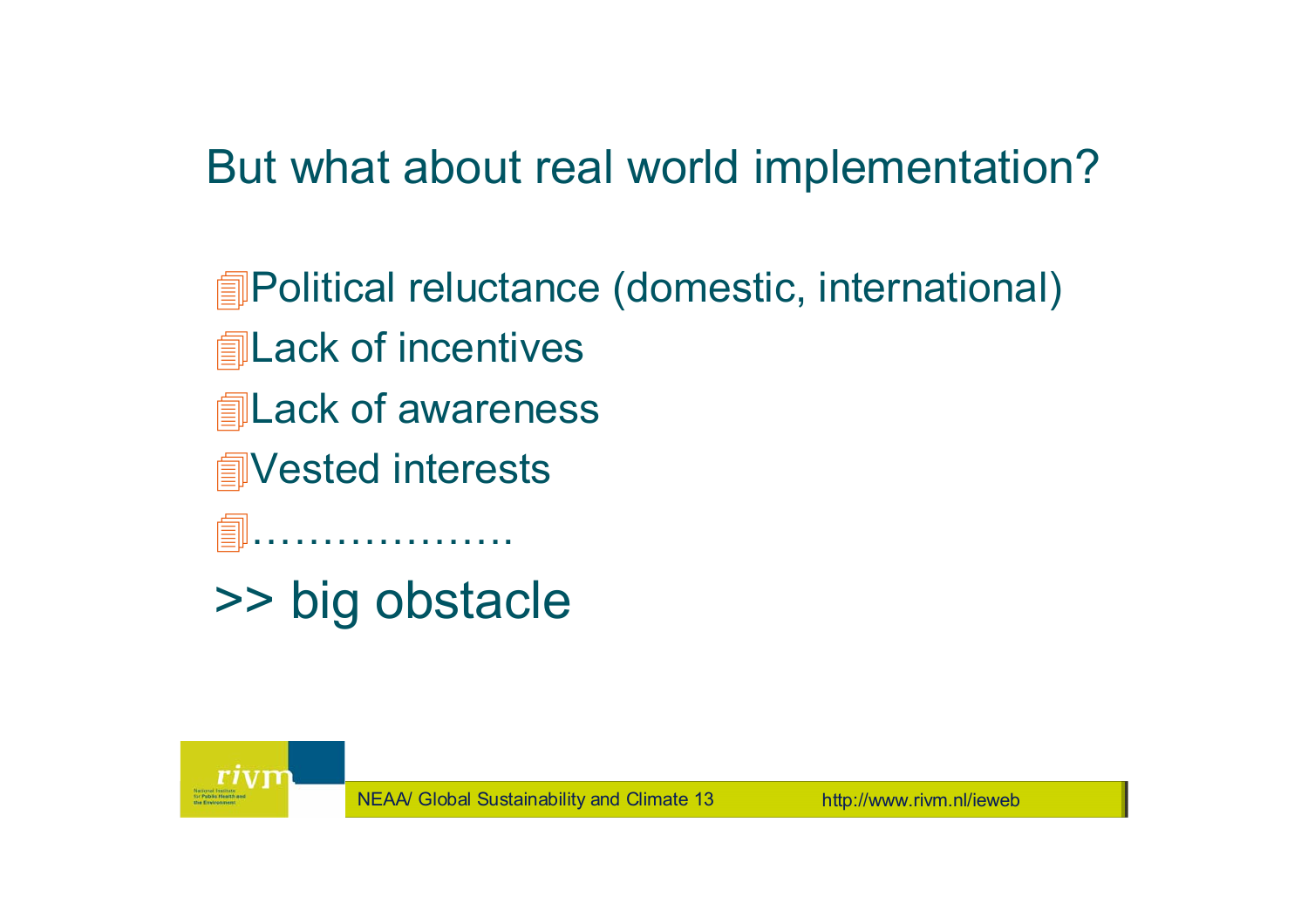#### How to get to stabilisation below 550 ppm eq?



Source: Nakicenovics and Riahi, 2003



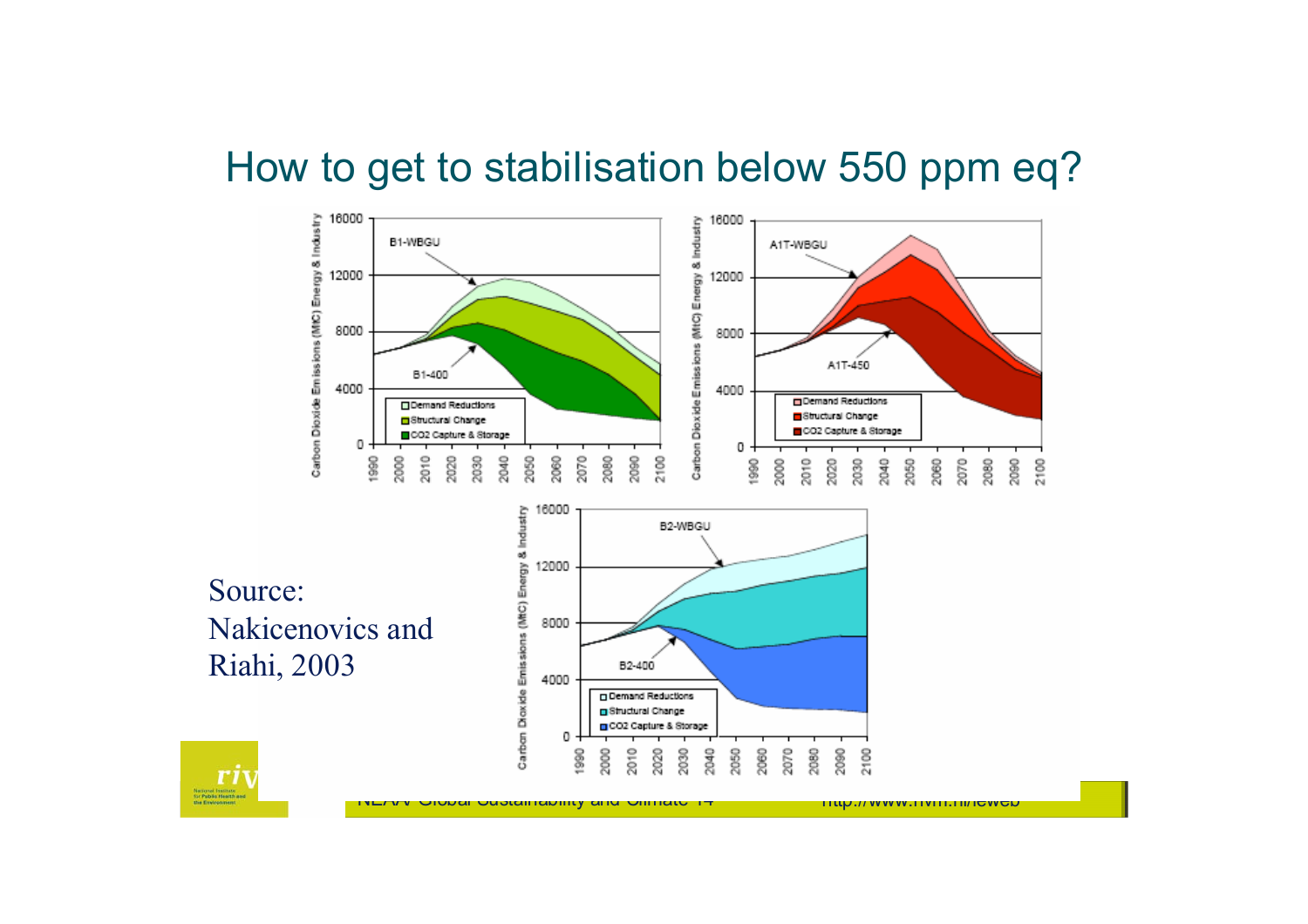## Marginal costs will increase



Source: Nakicenovics and Riahi, 2003

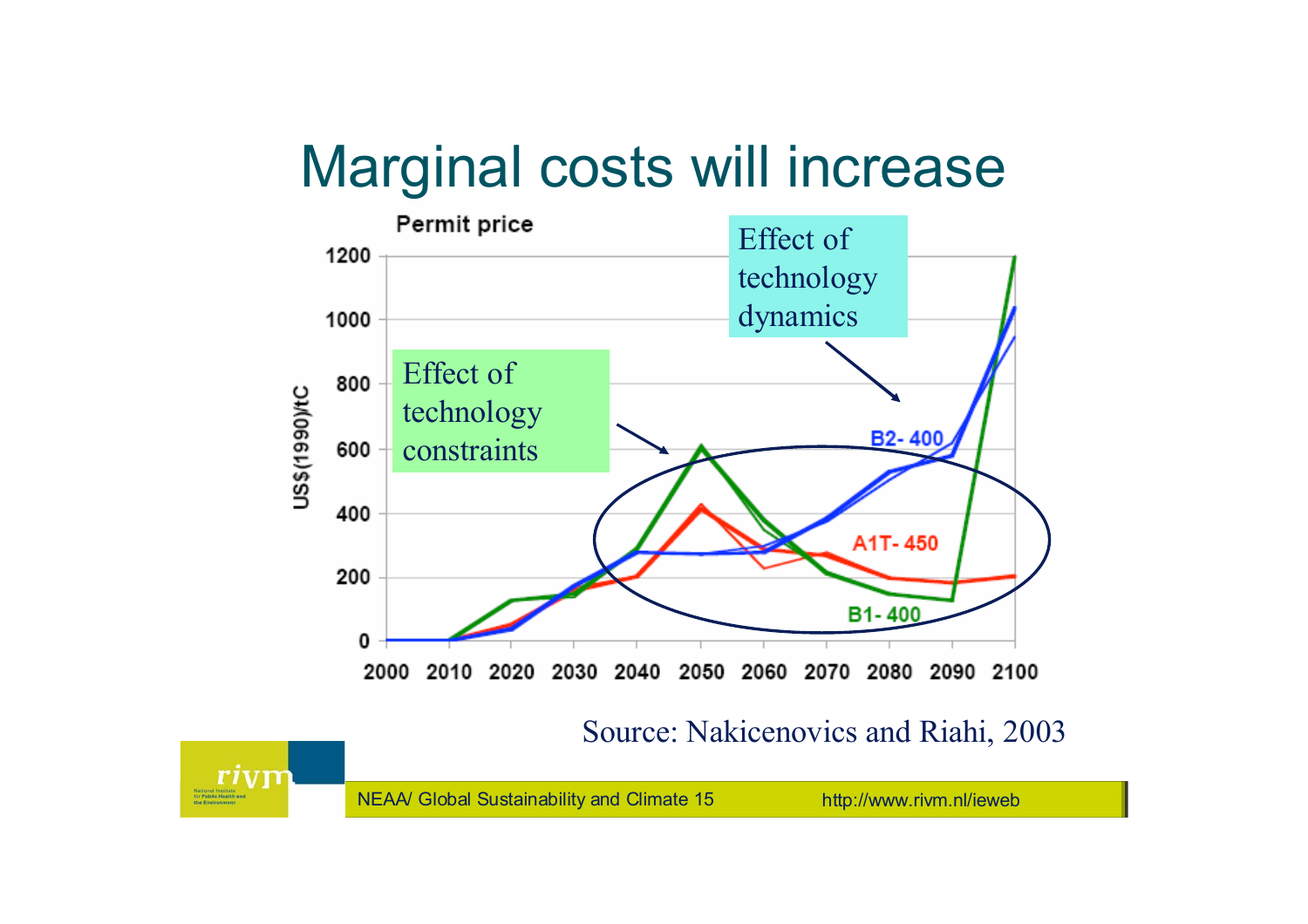## Excluding options can be costly

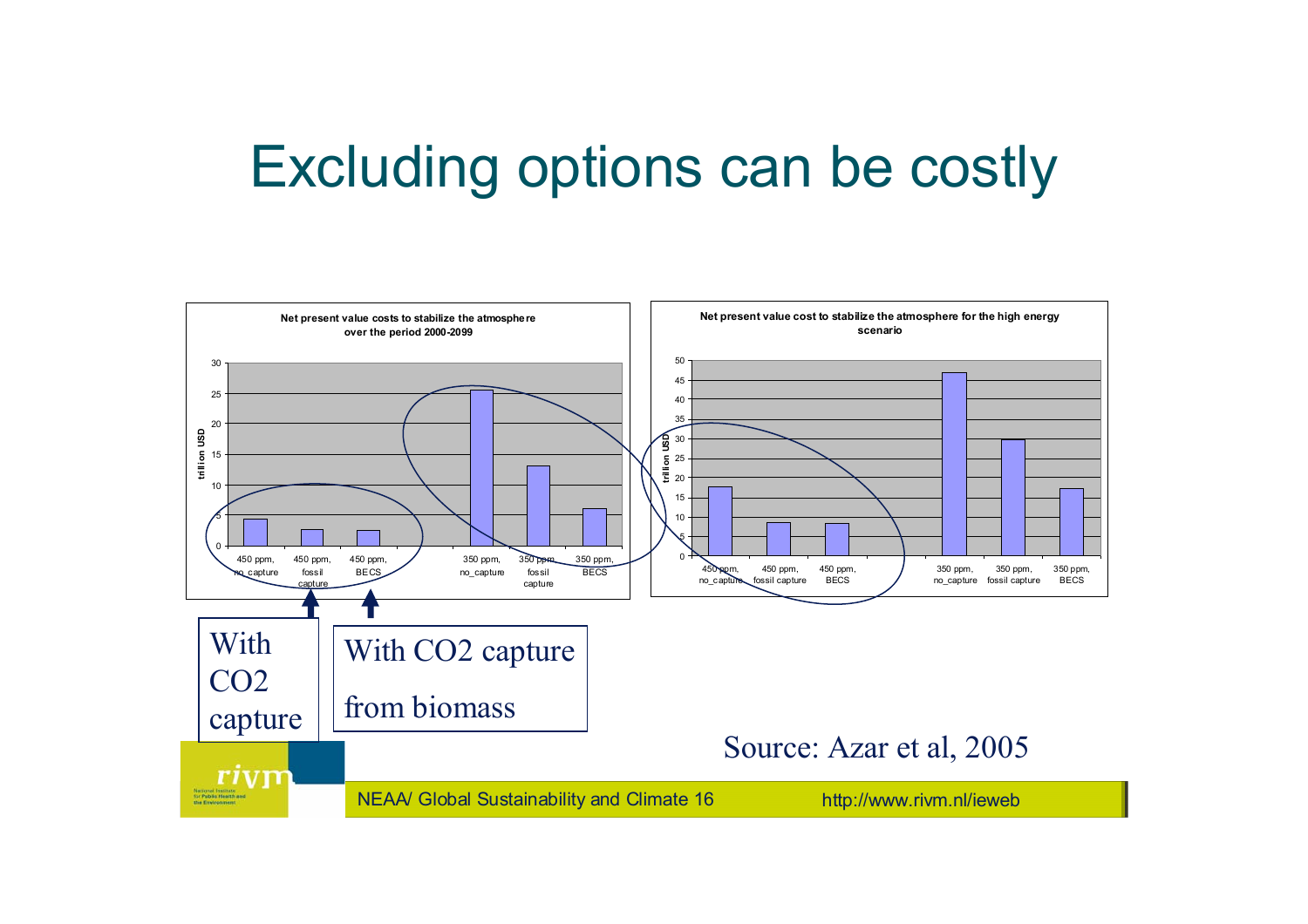### Co-benefits can reduce costs of stabilisation